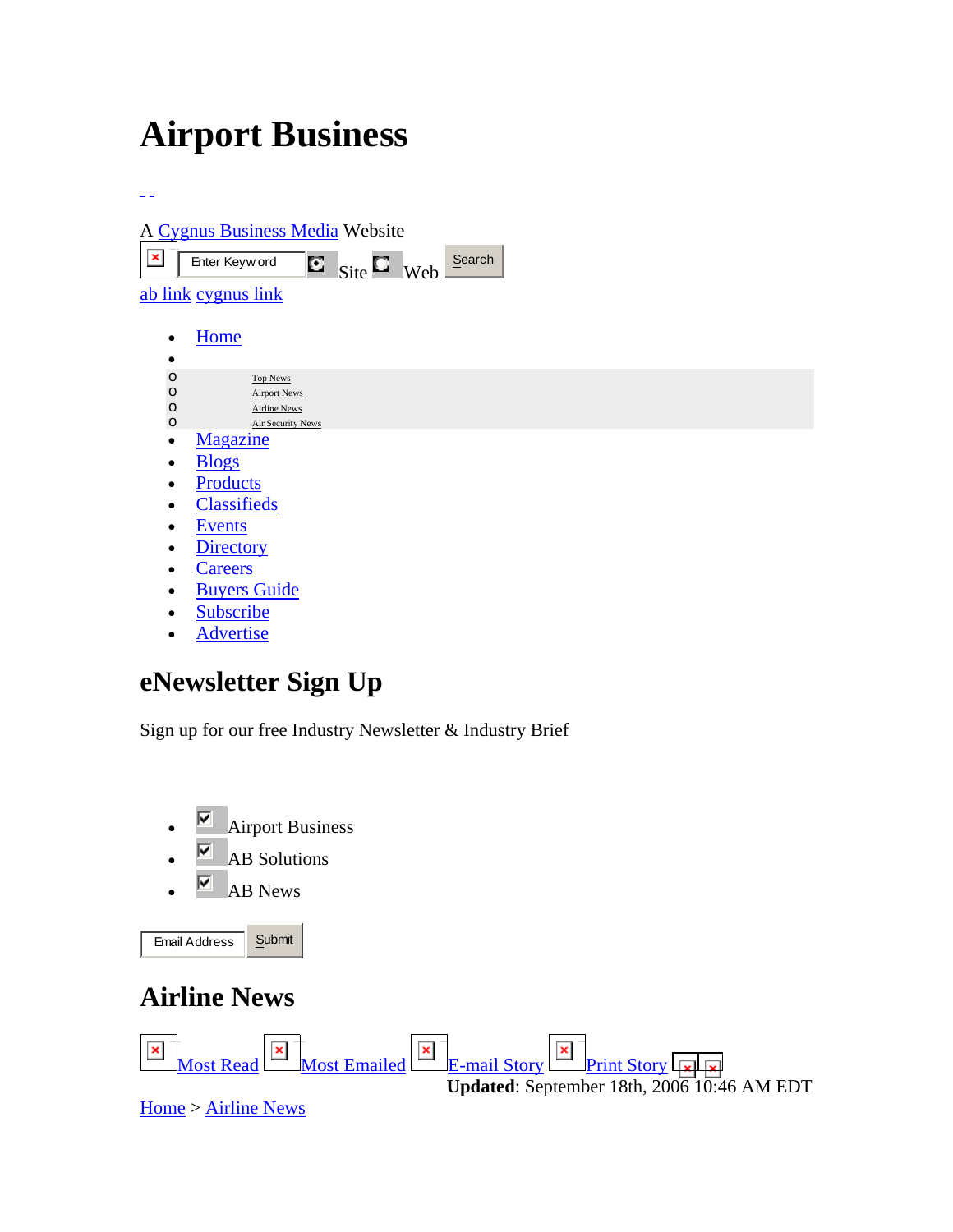## **United's Hedge on Jet Fuel Not Best Bet in 3rd Quarter**

## **The Latest from Airport Business**

**NWA Gets OK to Launch Compass**

**Airlines Urge EU and US on Passenger Data Agreement**

**Continental Ranked Best for Int'l Business Class in the US**

**Big Airbus A380 Delays Expected**

**Atlanta Investors Buy Florida Flight School to Train Foreign Airline Pilots**

**Ameet Sachdev** *The Chicago Tribune*

 $\pmb{\times}$ 

Before oil prices surged this summer, United Airlines locked in the price of some of its jet fuel, following a strategy that other airlines have used successfully to reduce their fuel costs.

But oil prices have been dropping like a stone since a midsummer peak in July of more than \$78 a barrel. On Friday, oil futures settled at \$63.33 on the New York Mercantile Exchange.

United's financial hedges on oil for the third quarter, secured in the spring, have an average price of \$69.84, or about \$6 more than the current price of a barrel of oil.

Falling oil prices are welcome relief to an airline industry that has been slammed by higher fuel costs. Jet fuel is now a bigger factor in airline costs than labor. But along with the recent gain, there is some pain for United and other carriers.

"It's possible those hedges will cost them money in the quarter," said Helane Becker, aviation analyst with the Benchmark Co.

United acknowledged the tradeoff.

"While we have some hedges that exceed the price of fuel today, the cost of that is dwarfed by the benefit we get from lower fuel prices," the Elk Grove Township-based company said in a statement.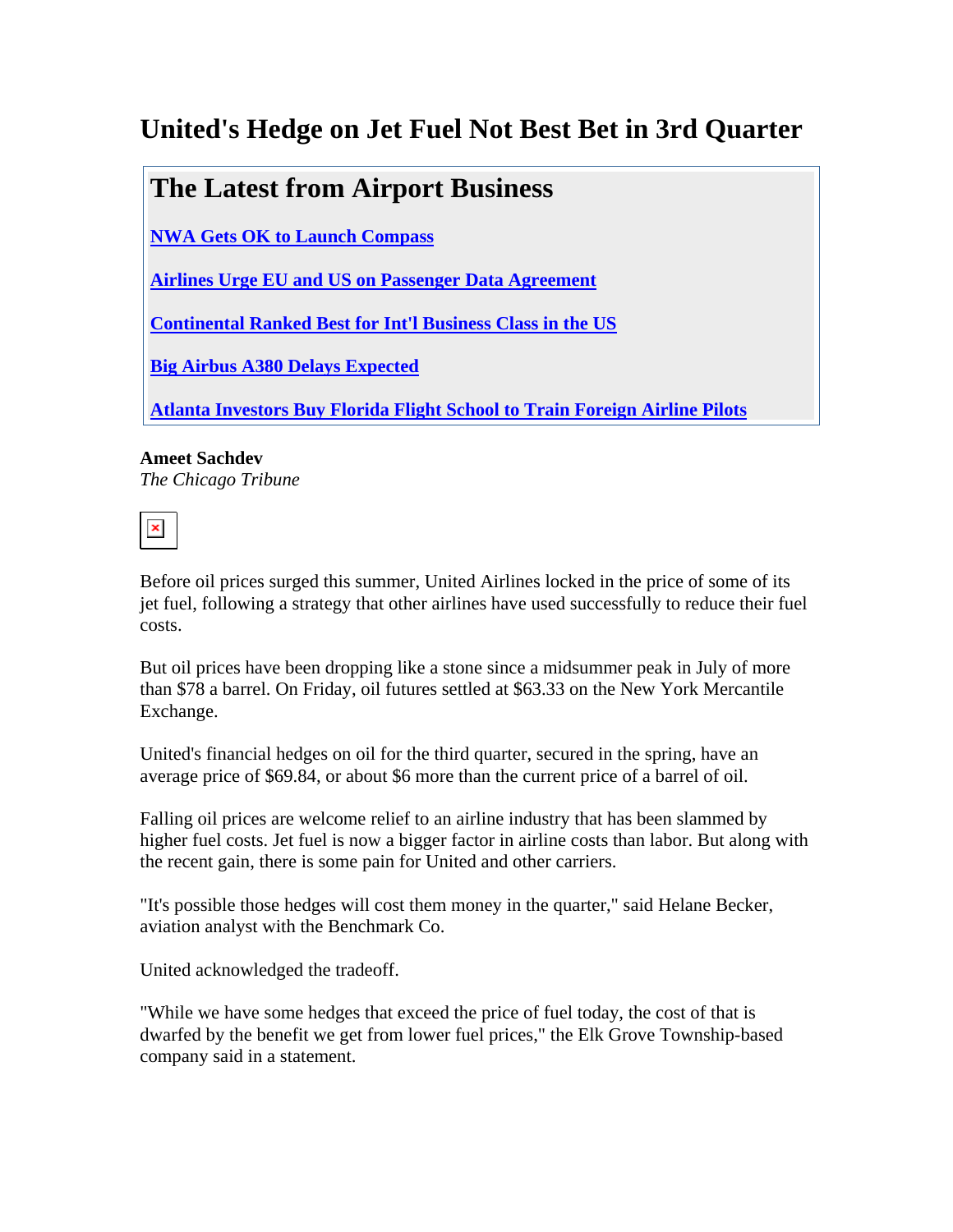Investors don't appear too worried about a possible financial hit from out-of-the-money fuel hedging contracts. United and other airline stocks have climbed in recent days on the notion that declining oil prices will cut fuel costs and drive significant earnings growth. United shares rose 10 percent this week and closed Friday at \$27.60 in Nasdaq trading.

The airline industry uses 19 billion gallons of fuel a year, according to the Air Transport Association, an industry trade group. Every 1-cent-per gallon increase drives the annual cost up \$190 million industrywide.

Besides trying to save fuel, airlines have turned to the financial markets to protect themselves from future price shocks. Jet fuel is not traded on an organized futures exchange so airlines hedge their fuel costs by trading commodities such as crude oil, heating oil and unleaded gasoline.

Some airlines, such as Southwest, made bold gambles on fuel hedges in recent years that paid off handsomely. Southwest's hedging program locked in oil prices at \$36 a barrel this year, and its hedges stretch to 2010. The financial bets let the Dallas carrier remain consistently profitable despite record energy costs the last few years.

United did not have as much financial flexibility to buy hedging contracts while in bankruptcy from December 2002 to February 2006. The airline conserved fuel by retiring older, gas-guzzling aircraft and lowering the cruise speed on some of its planes.

Nevertheless, in the second quarter, its fuel costs, excluding regional affiliates, soared 31 percent to \$1.2 billion as prices for jet fuel increased from \$1.71 a gallon to \$2.16. The airline's labor costs in the quarter totaled \$1.07 billion.

United has gotten more aggressive in managing its fuel costs since emerging from bankruptcy. It doesn't hedge all of its future fuel needs. The airline had hedging contracts that covered 57 percent of the company's fuel requirements for July and 23 percent for August.

As of July 24, the company had 28 percent of its fuel consumption, excluding fuel used by its regional affiliates, hedged for the third quarter, according to United's public financial disclosures.

Other airlines are even more active in the derivatives market. American Airlines, at the end of June, had hedges covering 34 percent of remaining 2006 fuel requirements. The average price of those contracts is \$66 a barrel. An American spokesman declined to comment on whether the carrier will lose money on its third-quarter hedging program.

Falling oil prices are not uncommon at this time of year, when gasoline consumption traditionally tapers off and heating oil demand has yet to ramp up. The drop has been magnified by a perception among oil traders that threats to supplies, ranging from Atlantic hurricanes to Middle East politics, have eased.